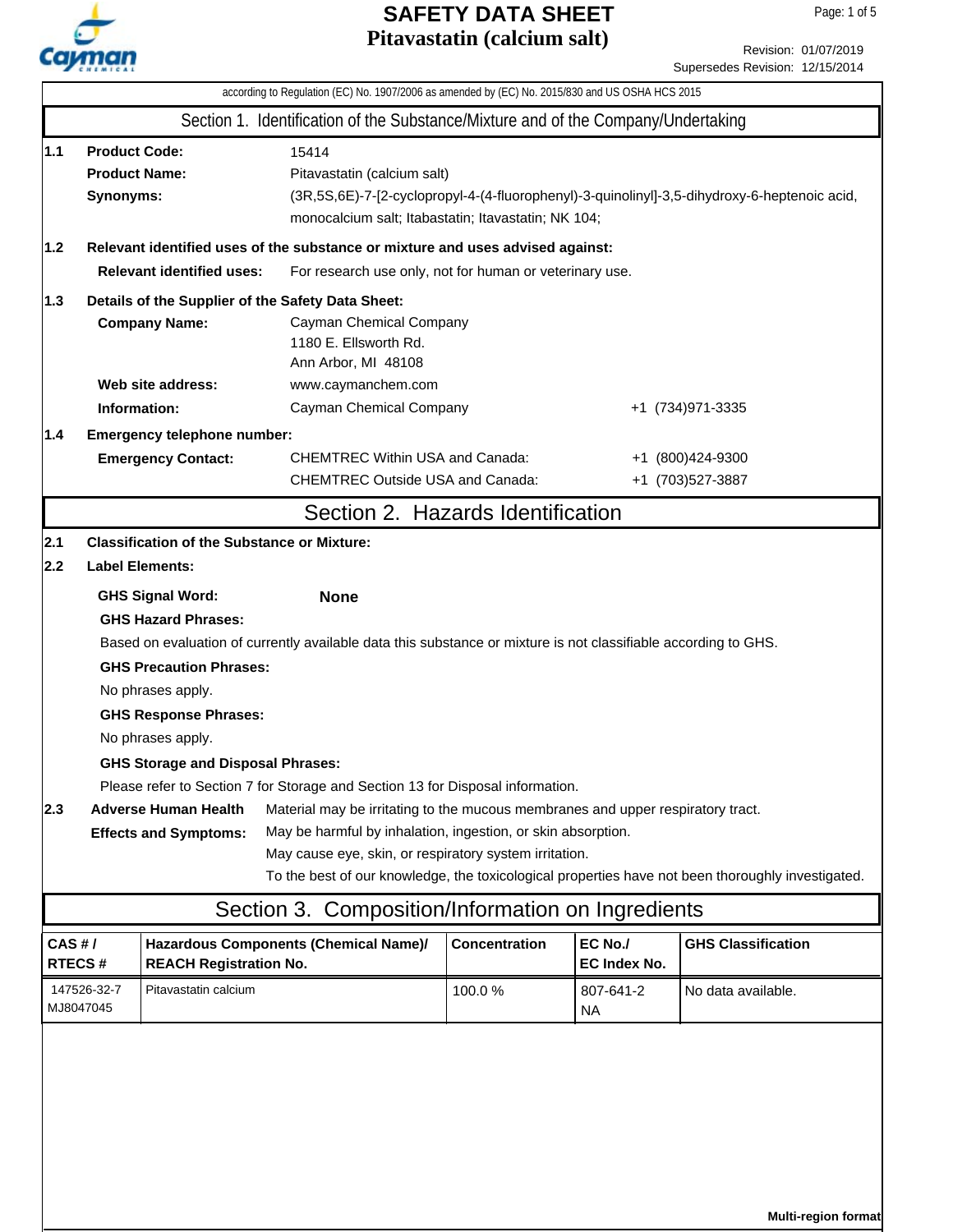

Revision: 01/07/2019 Supersedes Revision: 12/15/2014

|     |                                                         | Section 4. First Aid Measures                                                                                                                                                                                     |
|-----|---------------------------------------------------------|-------------------------------------------------------------------------------------------------------------------------------------------------------------------------------------------------------------------|
| 4.1 | <b>Description of First Aid</b>                         |                                                                                                                                                                                                                   |
|     | <b>Measures:</b>                                        |                                                                                                                                                                                                                   |
|     | In Case of Inhalation:                                  | Remove to fresh air. If not breathing, give artificial respiration or give oxygen by trained personnel.<br>Get immediate medical attention.                                                                       |
|     |                                                         | In Case of Skin Contact: Immediately wash skin with soap and plenty of water for at least 15 minutes. Remove contaminated<br>clothing. Get medical attention if symptoms occur. Wash clothing before reuse.       |
|     | In Case of Eye Contact:                                 | Hold eyelids apart and flush eyes with plenty of water for at least 15 minutes. Have eyes examined<br>and tested by medical personnel.                                                                            |
|     | In Case of Ingestion:                                   | Wash out mouth with water provided person is conscious. Never give anything by mouth to an<br>unconscious person. Get medical attention. Do NOT induce vomiting unless directed to do so by<br>medical personnel. |
|     |                                                         | Section 5. Fire Fighting Measures                                                                                                                                                                                 |
| 5.1 | <b>Suitable Extinguishing</b>                           | Use alcohol-resistant foam, carbon dioxide, water, or dry chemical spray.                                                                                                                                         |
|     | Media:                                                  | Use water spray to cool fire-exposed containers.                                                                                                                                                                  |
|     | Media:                                                  | Unsuitable Extinguishing A solid water stream may be inefficient.                                                                                                                                                 |
| 5.2 | Flammable Properties and No data available.<br>Hazards: |                                                                                                                                                                                                                   |
|     |                                                         | No data available.                                                                                                                                                                                                |
|     | Flash Pt:                                               | No data.                                                                                                                                                                                                          |
|     | <b>Explosive Limits:</b>                                | LEL: No data.<br>UEL: No data.                                                                                                                                                                                    |
|     | <b>Autoignition Pt:</b>                                 | No data.                                                                                                                                                                                                          |
| 5.3 |                                                         | Fire Fighting Instructions: As in any fire, wear self-contained breathing apparatus pressure-demand (NIOSH approved or<br>equivalent), and full protective gear to prevent contact with skin and eyes.            |
|     |                                                         | Section 6. Accidental Release Measures                                                                                                                                                                            |
| 6.1 | <b>Protective Precautions,</b>                          | Avoid raising and breathing dust, and provide adequate ventilation.                                                                                                                                               |
|     |                                                         | Protective Equipment and As conditions warrant, wear a NIOSH approved self-contained breathing apparatus, or respirator,                                                                                          |
|     | <b>Emergency Procedures:</b>                            | and appropriate personal protection (rubber boots, safety goggles, and heavy rubber gloves).                                                                                                                      |
| 6.2 | <b>Environmental</b><br><b>Precautions:</b>             | Take steps to avoid release into the environment, if safe to do so.                                                                                                                                               |
| 6.3 |                                                         | Methods and Material For Contain spill and collect, as appropriate.                                                                                                                                               |
|     | Up:                                                     | Containment and Cleaning Transfer to a chemical waste container for disposal in accordance with local regulations.                                                                                                |
|     |                                                         | Section 7. Handling and Storage                                                                                                                                                                                   |
| 7.1 |                                                         | Precautions To Be Taken Avoid breathing dust/fume/gas/mist/vapours/spray.                                                                                                                                         |
|     | in Handling:                                            | Avoid prolonged or repeated exposure.                                                                                                                                                                             |
| 7.2 |                                                         | Precautions To Be Taken Keep container tightly closed.                                                                                                                                                            |
|     | in Storing:                                             | Store in accordance with information listed on the product insert.                                                                                                                                                |
|     |                                                         | Section 8. Exposure Controls/Personal Protection                                                                                                                                                                  |
| 8.1 | <b>Exposure Parameters:</b>                             |                                                                                                                                                                                                                   |

**Multi-region format**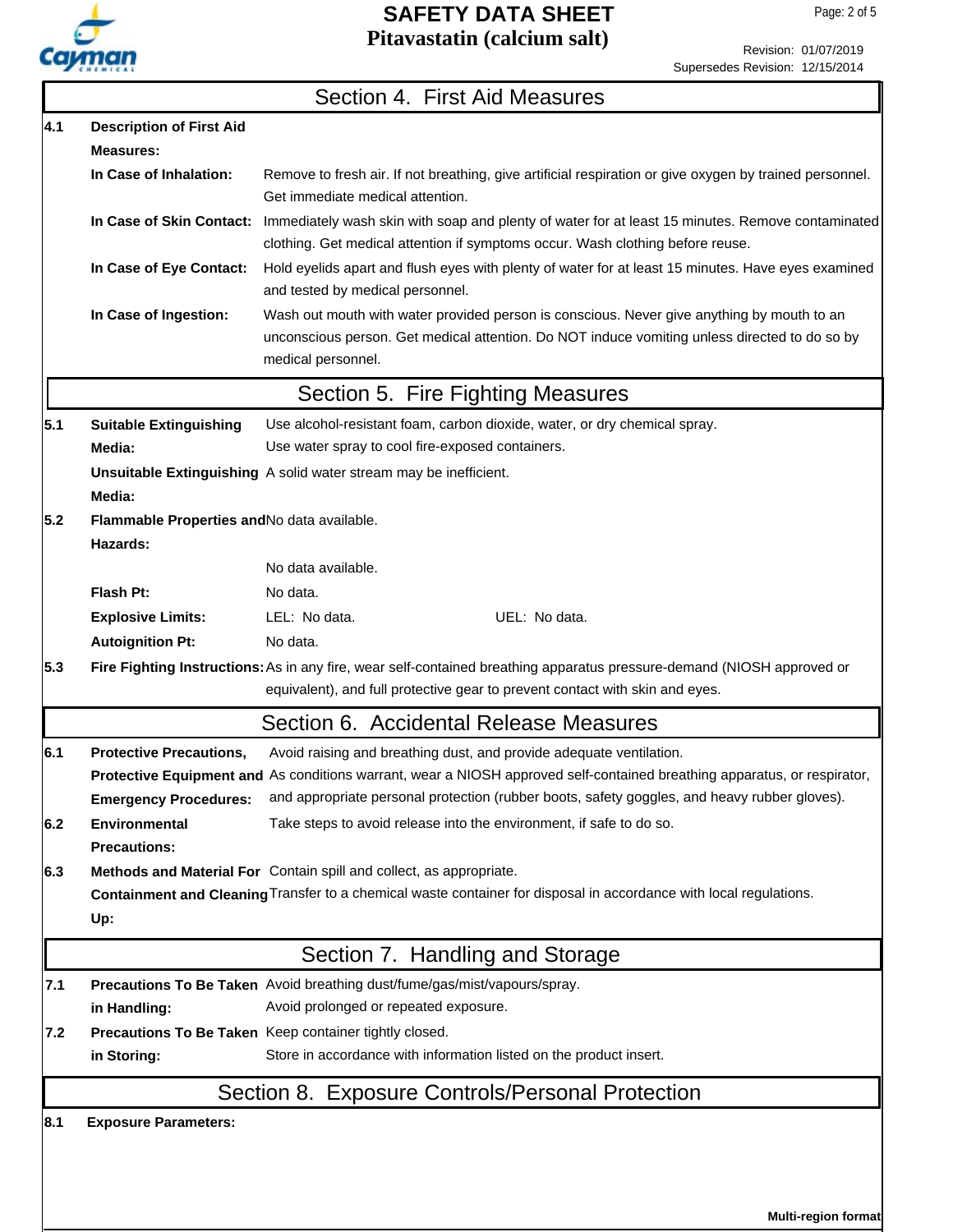

Revision: 01/07/2019 Supersedes Revision: 12/15/2014

| 8.2                                                                                                                    | <b>Exposure Controls:</b>                                        |                                                                                                      |  |  |  |  |
|------------------------------------------------------------------------------------------------------------------------|------------------------------------------------------------------|------------------------------------------------------------------------------------------------------|--|--|--|--|
| 8.2.1                                                                                                                  | <b>Engineering Controls</b>                                      | Use process enclosures, local exhaust ventilation, or other engineering controls to control airborne |  |  |  |  |
|                                                                                                                        | levels below recommended exposure limits.<br>(Ventilation etc.): |                                                                                                      |  |  |  |  |
| 8.2.2                                                                                                                  | <b>Personal protection equipment:</b>                            |                                                                                                      |  |  |  |  |
|                                                                                                                        | <b>Eye Protection:</b>                                           | Safety glasses                                                                                       |  |  |  |  |
|                                                                                                                        | <b>Protective Gloves:</b>                                        | Compatible chemical-resistant gloves                                                                 |  |  |  |  |
|                                                                                                                        | Other Protective Clothing: Lab coat                              |                                                                                                      |  |  |  |  |
|                                                                                                                        | <b>Respiratory Equipment</b>                                     | NIOSH approved respirator, as conditions warrant.                                                    |  |  |  |  |
|                                                                                                                        | (Specify Type):                                                  |                                                                                                      |  |  |  |  |
|                                                                                                                        | Work/Hygienic/Maintenan Do not take internally.                  |                                                                                                      |  |  |  |  |
| ce Practices:<br>Facilities storing or utilizing this material should be equipped with an eyewash and a safety shower. |                                                                  |                                                                                                      |  |  |  |  |
|                                                                                                                        | Wash thoroughly after handling.                                  |                                                                                                      |  |  |  |  |
|                                                                                                                        |                                                                  | No data available.                                                                                   |  |  |  |  |
|                                                                                                                        |                                                                  | Section 9. Physical and Chemical Properties                                                          |  |  |  |  |
| 9.1                                                                                                                    | <b>Information on Basic Physical and Chemical Properties</b>     |                                                                                                      |  |  |  |  |
|                                                                                                                        | <b>Physical States:</b>                                          | [X] Solid<br>[ ] Gas<br>[ ] Liquid                                                                   |  |  |  |  |
|                                                                                                                        | <b>Appearance and Odor:</b>                                      | A crystalline solid                                                                                  |  |  |  |  |
|                                                                                                                        | pH:                                                              | No data.                                                                                             |  |  |  |  |
|                                                                                                                        | <b>Melting Point:</b>                                            | No data.                                                                                             |  |  |  |  |
|                                                                                                                        | <b>Boiling Point:</b>                                            | No data.                                                                                             |  |  |  |  |
|                                                                                                                        | Flash Pt:                                                        | No data.                                                                                             |  |  |  |  |
|                                                                                                                        | <b>Evaporation Rate:</b>                                         | No data.                                                                                             |  |  |  |  |
|                                                                                                                        | Flammability (solid, gas):                                       | No data available.                                                                                   |  |  |  |  |
|                                                                                                                        | <b>Explosive Limits:</b>                                         | LEL: No data.<br>UEL: No data.                                                                       |  |  |  |  |
|                                                                                                                        | Vapor Pressure (vs. Air or mm                                    | No data.                                                                                             |  |  |  |  |
|                                                                                                                        | Hg):                                                             |                                                                                                      |  |  |  |  |
| Vapor Density (vs. Air = 1):                                                                                           |                                                                  | No data.                                                                                             |  |  |  |  |
|                                                                                                                        | Specific Gravity (Water = 1):                                    | No data.                                                                                             |  |  |  |  |
|                                                                                                                        | <b>Solubility in Water:</b>                                      | No data.                                                                                             |  |  |  |  |
|                                                                                                                        | <b>Solubility Notes:</b>                                         | $\sim$ 0.5 mg/ml in a 1:1 solution of DMF:PBS (pH 7.2); $\sim$ 25 mg/ml in DMSO; $\sim$ 30 mg/ml in  |  |  |  |  |
|                                                                                                                        |                                                                  | DMF;                                                                                                 |  |  |  |  |
|                                                                                                                        | <b>Octanol/Water Partition</b>                                   | No data.                                                                                             |  |  |  |  |
|                                                                                                                        | <b>Coefficient:</b>                                              |                                                                                                      |  |  |  |  |
|                                                                                                                        | <b>Autoignition Pt:</b>                                          | No data.                                                                                             |  |  |  |  |
|                                                                                                                        | <b>Decomposition Temperature:</b>                                | No data.                                                                                             |  |  |  |  |
|                                                                                                                        | <b>Viscosity:</b>                                                | No data.                                                                                             |  |  |  |  |
| 9.2                                                                                                                    | <b>Other Information</b>                                         |                                                                                                      |  |  |  |  |
|                                                                                                                        | <b>Percent Volatile:</b>                                         | No data.                                                                                             |  |  |  |  |
|                                                                                                                        | <b>Molecular Formula &amp; Weight:</b>                           | [C25H24FNO4]2 · Ca<br>881.0                                                                          |  |  |  |  |
|                                                                                                                        |                                                                  |                                                                                                      |  |  |  |  |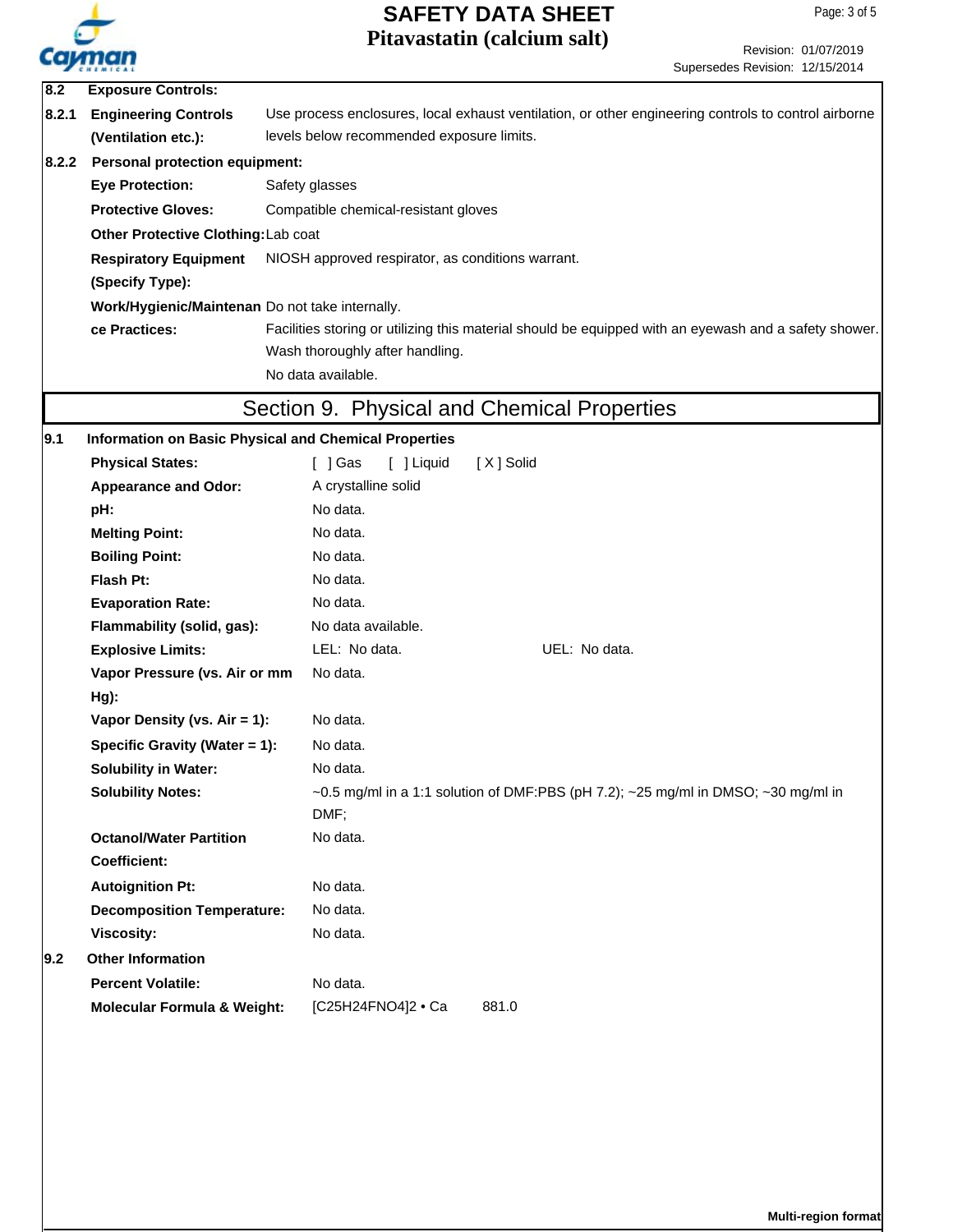

**Multi-region format**

Revision: 01/07/2019 Supersedes Revision: 12/15/2014

|             |                                                                                          |                              | Section 10. Stability and Reactivity                                                           |            |             |              |             |  |  |
|-------------|------------------------------------------------------------------------------------------|------------------------------|------------------------------------------------------------------------------------------------|------------|-------------|--------------|-------------|--|--|
| 10.1        | No data available.<br><b>Reactivity:</b>                                                 |                              |                                                                                                |            |             |              |             |  |  |
| 10.2        | Stability:                                                                               |                              | Unstable [ ]<br>Stable [X]                                                                     |            |             |              |             |  |  |
| 10.3        | <b>Stability Note(s):</b>                                                                |                              | Stable if stored in accordance with information listed on the product insert.                  |            |             |              |             |  |  |
|             | <b>Polymerization:</b>                                                                   |                              | Will not occur [X]<br>Will occur [ ]                                                           |            |             |              |             |  |  |
| 10.4        |                                                                                          | <b>Conditions To Avoid:</b>  | No data available.                                                                             |            |             |              |             |  |  |
| 10.5        |                                                                                          |                              | Incompatibility - Materials strong oxidizing agents                                            |            |             |              |             |  |  |
| To Avoid:   |                                                                                          |                              |                                                                                                |            |             |              |             |  |  |
| 10.6        | <b>Hazardous</b>                                                                         |                              | carbon dioxide                                                                                 |            |             |              |             |  |  |
|             |                                                                                          | Decomposition or             | carbon monoxide                                                                                |            |             |              |             |  |  |
|             | <b>Byproducts:</b>                                                                       |                              | hydrogen fluoride                                                                              |            |             |              |             |  |  |
|             |                                                                                          |                              | nitrogen oxides                                                                                |            |             |              |             |  |  |
|             | Section 11. Toxicological Information                                                    |                              |                                                                                                |            |             |              |             |  |  |
| 11.1        | Information on                                                                           |                              | The toxicological effects of this product have not been thoroughly studied.                    |            |             |              |             |  |  |
|             | <b>Toxicological Effects:</b>                                                            |                              | Pitavastatin (calcium salt) - Toxicity Data: Oral LDLO (rat): 500 mg/kg; Oral TDLO (man): 1.68 |            |             |              |             |  |  |
|             |                                                                                          |                              | mg/kg/8W (intermittent);                                                                       |            |             |              |             |  |  |
|             |                                                                                          | <b>Chronic Toxicological</b> | Pitavastatin (calcium salt) - Investigated as a reproductive effector.                         |            |             |              |             |  |  |
|             | Effects:                                                                                 |                              | Only select Registry of Toxic Effects of Chemical Substances (RTECS) data is presented here.   |            |             |              |             |  |  |
|             |                                                                                          |                              | See actual entry in RTECS for complete information.                                            |            |             |              |             |  |  |
|             | Pitavastatin (calcium salt) RTECS Number: MJ8047045                                      |                              |                                                                                                |            |             |              |             |  |  |
| CAS#        |                                                                                          |                              | <b>Hazardous Components (Chemical Name)</b>                                                    | <b>NTP</b> | <b>IARC</b> | <b>ACGIH</b> | <b>OSHA</b> |  |  |
|             | 147526-32-7                                                                              | Pitavastatin calcium         | n.a.<br>n.a.<br>n.a.<br>n.a.                                                                   |            |             |              |             |  |  |
|             |                                                                                          |                              | Section 12. Ecological Information                                                             |            |             |              |             |  |  |
| 12.1        | <b>Toxicity:</b>                                                                         |                              | Avoid release into the environment.                                                            |            |             |              |             |  |  |
|             |                                                                                          |                              | Runoff from fire control or dilution water may cause pollution.                                |            |             |              |             |  |  |
| 12.2        | <b>Persistence and</b>                                                                   |                              | No data available.                                                                             |            |             |              |             |  |  |
|             | Degradability:                                                                           |                              |                                                                                                |            |             |              |             |  |  |
| 12.3        | <b>Bioaccumulative</b>                                                                   |                              | No data available.                                                                             |            |             |              |             |  |  |
|             | <b>Potential:</b>                                                                        |                              |                                                                                                |            |             |              |             |  |  |
| 12.4        | <b>Mobility in Soil:</b>                                                                 |                              | No data available.                                                                             |            |             |              |             |  |  |
| 12.5        | Results of PBT and vPvB No data available.                                               |                              |                                                                                                |            |             |              |             |  |  |
| assessment: |                                                                                          |                              |                                                                                                |            |             |              |             |  |  |
| 12.6        | Other adverse effects:                                                                   |                              | No data available.                                                                             |            |             |              |             |  |  |
|             | Section 13. Disposal Considerations                                                      |                              |                                                                                                |            |             |              |             |  |  |
| 13.1        |                                                                                          |                              |                                                                                                |            |             |              |             |  |  |
|             | Waste Disposal Method: Dispose in accordance with local, state, and federal regulations. |                              |                                                                                                |            |             |              |             |  |  |
|             |                                                                                          |                              |                                                                                                |            |             |              |             |  |  |
|             |                                                                                          |                              |                                                                                                |            |             |              |             |  |  |
|             |                                                                                          |                              |                                                                                                |            |             |              |             |  |  |
|             |                                                                                          |                              |                                                                                                |            |             |              |             |  |  |
|             |                                                                                          |                              |                                                                                                |            |             |              |             |  |  |
|             |                                                                                          |                              |                                                                                                |            |             |              |             |  |  |
|             |                                                                                          |                              |                                                                                                |            |             |              |             |  |  |
|             |                                                                                          |                              |                                                                                                |            |             |              |             |  |  |
|             |                                                                                          |                              |                                                                                                |            |             |              |             |  |  |